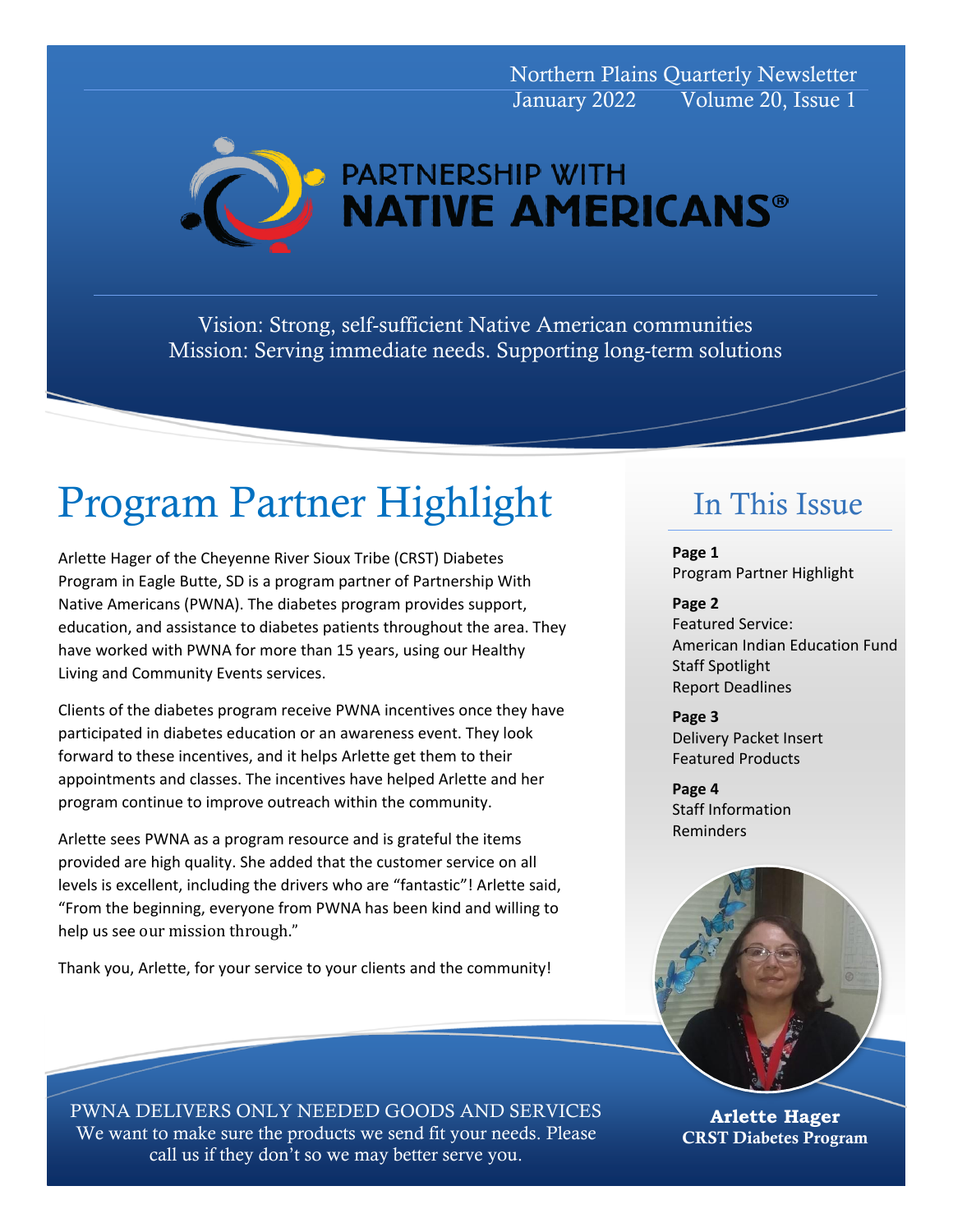### Featured Service: Scholarships & Career Readiness

Education is one of the most important cornerstones of self-sufficiency and quality of life. It is also a crucial factor in addressing the long-term challenges on the reservations we serve. The American Indian Education Fund (AIEF), a program of Partnership With Native Americans, offers scholarships, literacy programs and school supplies to Native American students, providing them with an opportunity to fulfill their educational pursuits. The scholarship is open to students who are working on their undergraduate, graduate, or vocational degrees.

AIEF receives more than 500 scholarship applications annually and nearly half of the applicants are the first in their families to attend college. Scholarships are awarded to traditional students who are transitioning from high school to college, non-traditional students who did not go to college or who are restarting after a long break. Students with a GED and adults attending college/vocational schools are encouraged to apply.

Beginning in January 2022, the scholarship applications for the 2022-2023 academic year will be available online. The early submission deadline is March 1st – and the final cutoff deadline is April 4th. Please visit [www.aiefprogram.org](http://www.aiefprogram.org/) for updates on scholarship applications or contact RaeAnne Schad, Higher Education Coordinator, at (866) 866-8642 or [rschad@nativepartnership.org.](mailto:rschad@nativepartnership.org)

In other news, PWNA in collaboration with Google is proud to present the Grow with Google (GWG) Indigenous Career [Readiness Program.](http://www.nativepartnership.org/site/PageServer?pagename=grow_with_google) As part of Google's commitment to supporting Native American jobseekers and entrepreneurs, PWNA and GWG will be partnering with Native-serving organizations (NSOs) to help students develop the digital skills they need to find/land internships/jobs and succeed in their careers. To support the program, Google has invested \$1 million with PWNA to train 10,000 students at 50 NSOs by 2025.

### Spotlight on PWNA Staff



Program Information Coordinator

Laura Schad is the Program Information Coordinator. She has been with PWNA nearly 13 years.

Laura is best known for taking pictures and interviewing program partners and participants. The content she gathers is shared with donors and organizations looking to support PWNA. Laura also attends events and assists in many ways, from helping partners distribute PWNA products to playing Mrs. Claus at a holiday event.

"I have years of memories with the program partners that PWNA serve. I've met some amazing Laura Schad **Exercise Schad partners, friends, relatives and even animals over** Animal Welfare the years, and enjoyed my time in tribal lands. I am honored to be part of your work to enhance your programs and ultimately your communities."

# Report Deadlines

#### **Due 30 days after delivery**:

Healthy Living Community Events Food Pantry Literacy

#### **Due 90 days after delivery**:

Standard Food Residential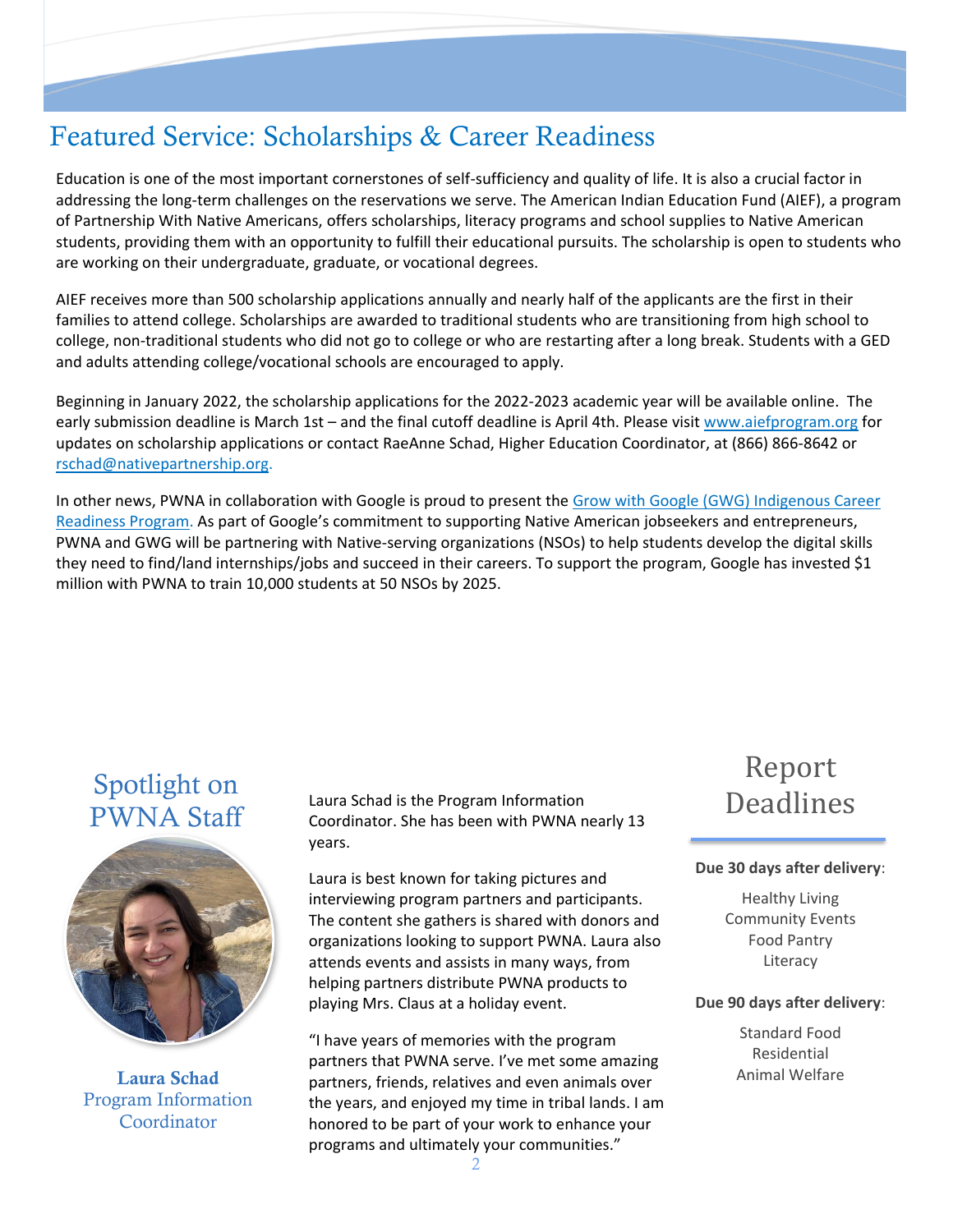# New in Your Delivery Packet

- Please keep in mind: If you as the Program Partner are unavailable at the scheduled delivery time, please prearrange for someone to accept and sign off on your delivery. Drivers cannot leave pallets without a signature – *have a secondary contact available to help us ensure your deliveries can be completed.*
- For the safety and well-being of our drivers, *staff/volunteers must be available* for each delivery to help them unload your order off the truck. If you have staff/volunteers ready to help PWNA drivers immediately upon arrival, you help us stay on schedule with deliveries to your neighbors.
- PWNA drivers have many stops and up to 26 pallets to unload in a single day. This, along with unpredictable weather, road conditions and mechanical issues can cause a driver to fall behind schedule. *Please keep us informed of any changes –* such as changes to staff, email addresses, office or cell phone numbers – so that we can reach you with delivery information and updates. Our drivers are always happy to go above and beyond but, by law, they are limited to 11 hours on the road a day.



ewals need to be in our office by the end of the day on the note: All rec ests or report/re Wednesday that is 2 weeks BEFORE your delivery



# Featured Products

**With 2022 just around the corner, we want to let you know we have these items available for your programs. Be sure to ask your PDC about the products during your follow-up call.** 

**Personal Protective Equipment: face masks, face shields, hand sanitizer sprays, wipes and gel sanitizer.**

**Animal Pawtizer: Antibacterial spray for animals**

**Baby Swaddlers: Babies can be wrapped in these to keep them warm and help them sleep longer.**